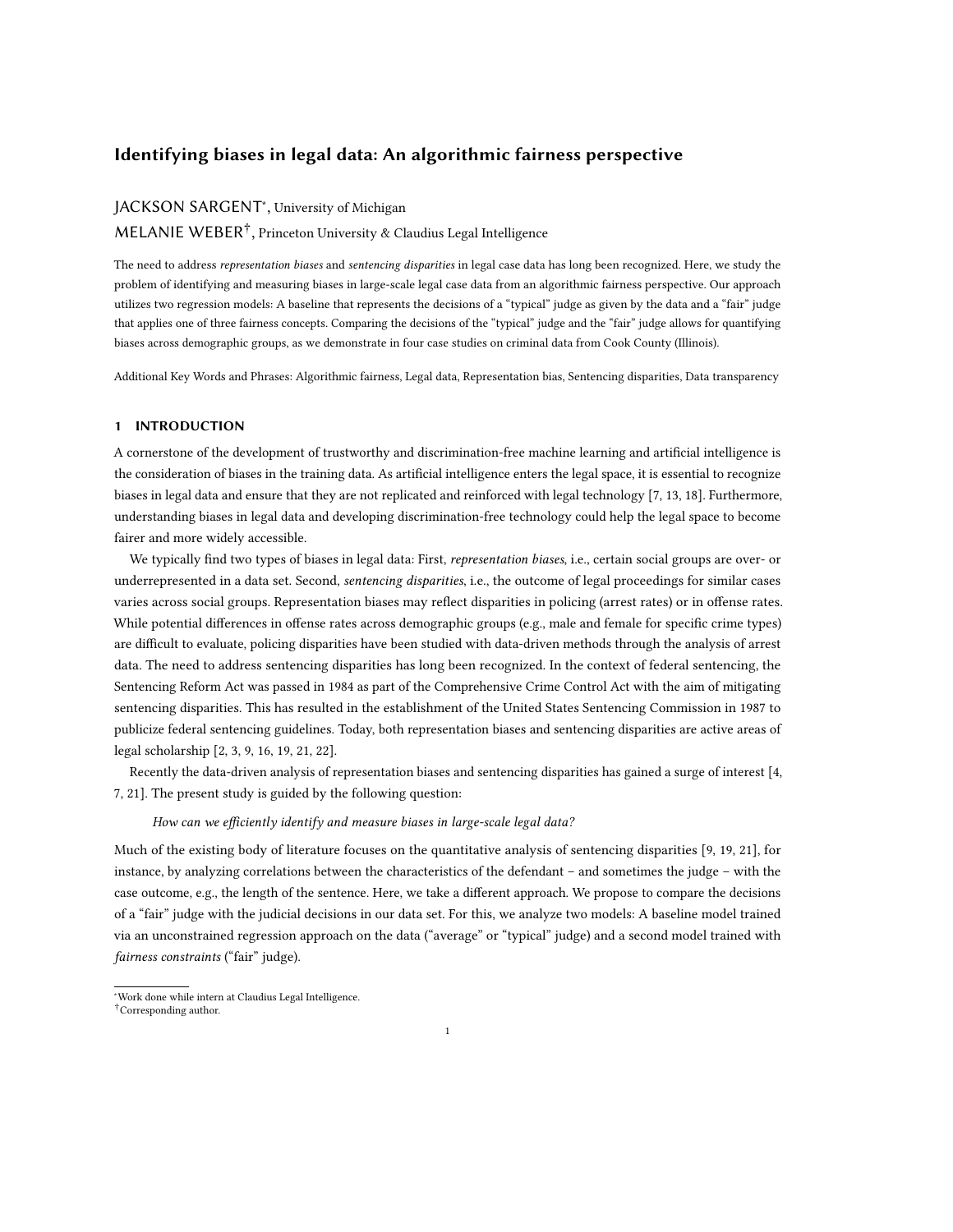In addition to studying sentencing disparities via algorithmic fairness metrics, we also analyze representation bias by comparing the performance of the baseline model with a second, balanced model. Finally, we compare with a balanced classifier that was trained with fairness constraints – combining both bias mitigating approaches.

In contrast to much of the prior literature, which analyzes sentencing disparities mostly with respect to the case outcome, we focus on other legal proceedings. In particular, we analyze, (1) whether bond without upfront payment was granted and (2) whether, upon appeal, the charge was reduced. The choice to focus on legal proceedings with binary outcomes was motivated by their simplicity and suitability for existing fairness metrics and methodology, which typically assumes categorical, rather than continuous outputs (such as, e.g., the sentence length).

The study's goal is explicitly not the predictive modeling of the judicial system, nor does it provide a final solution for debiasing legal data. Instead, we focus on developing protocols and pipelines for identifying and understanding biases in legal data, mainly focusing on data transparency and awareness of existing biases.

#### 1.1 Related Work

The data-driven analysis of biases in legal data has recently gained a surge of interest. Notable work that quantitatively analyses sentencing disparities includes [\[8](#page-10-11)[–10,](#page-10-12) [19,](#page-10-7) [21\]](#page-10-8). In [\[19,](#page-10-7) [21\]](#page-10-8), the focus lies mainly on how the characteristics of the defendant influence the likelihood of certain case outcomes. In contrast, [\[8–](#page-10-11)[10\]](#page-10-12) evaluate the characteristics of both the defendant and the judge. Notably, [\[8,](#page-10-11) [10\]](#page-10-12) consider identifying information on judges. The recently initiated JUSTFAIR project [\[8\]](#page-10-11) collects large-scale criminal data. It includes, besides sentencing information, also demographic information and criminal history for the defendant, as well as demographic information on the judge.

The proposed approach applies algorithmic fairness tools, which were developed in several seminal works, notably [\[11,](#page-10-13) [14\]](#page-10-14). [\[6\]](#page-10-15) studies the problem of mitigating biases in training data in the broader machine learning context. [\[17\]](#page-10-16) broadly discusses the idea of detecting discrimination and bias with algorithmic tools. The FAIRLEARN toolkit [\[5\]](#page-10-17) implements a range of fairness metrics.

### 1.2 Summary of contributions

The goal of this study is to develop pipelines for efficiently identifying and measuring biases in large-scale legal data. Specifically, our contributions are as follows:

- (1) In four case studies, we compare the decisions of a "typical" judge with those of a "fair" judge that applies one of three concepts of fairness. This setup allows for quantifying biases in the underlying criminal case data and gives insight on the suitability of these notions for legal data.
- (2) We analyze the impact of representation biases on fairness in legal cases by incorporating data balancing into our mitigated ("fair") models.

To the best of our knowledge, the present study is the first to evaluate biases in legal data from an algorithmic fairness perspective.

## 2 METHODS

In this section we introduce the fairness concepts used in our study, as well as the methodology underlying both the baseline and the "fair" classifiers. We adapt an experimental approach introduced in [\[1\]](#page-10-18) to the training of fair classifiers on legal data. All models were implemented in PYTHON.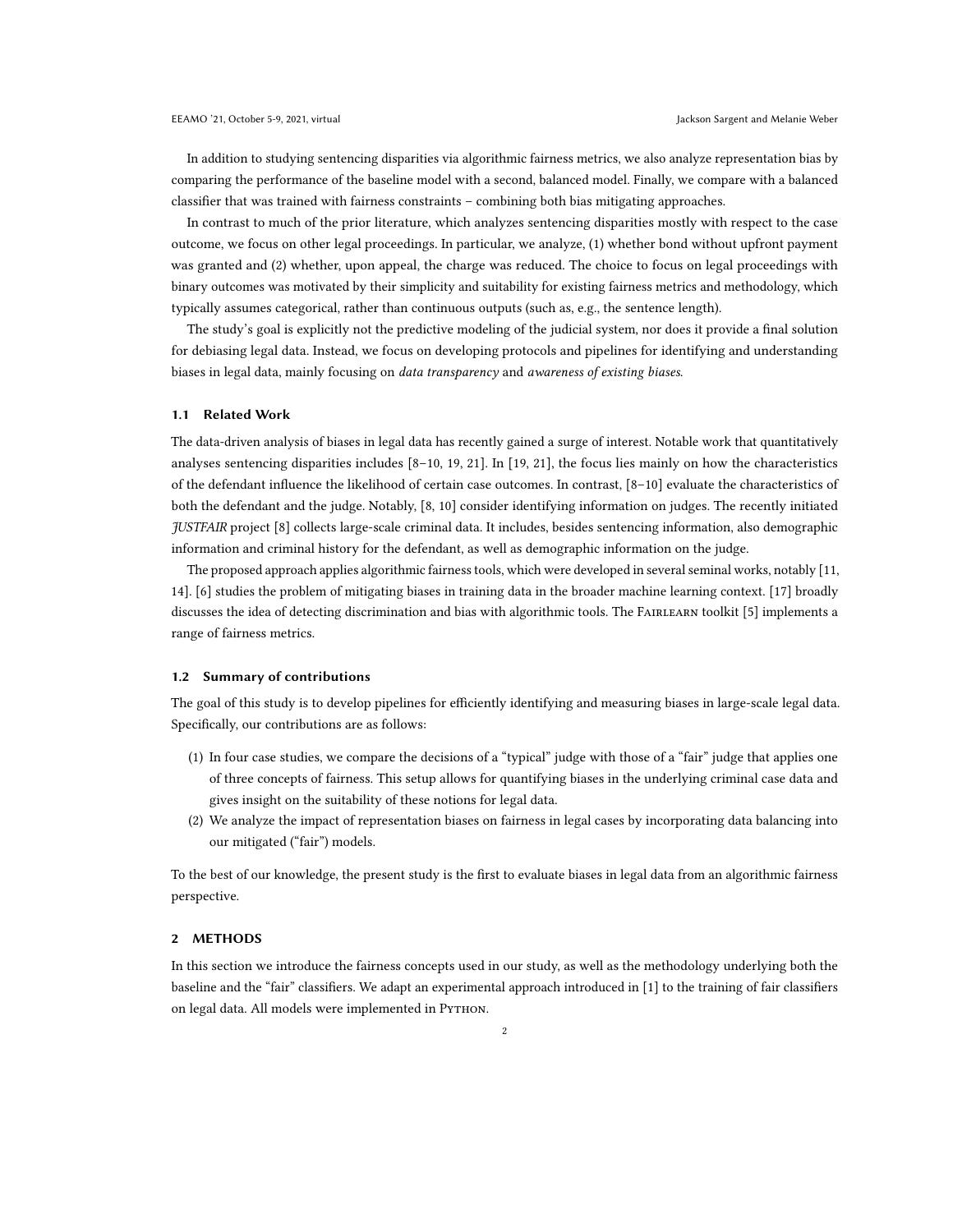Identifying biases in legal data: An algorithmic fairness perspective experience and the experiment of the EEAMO '21, October 5-9, 2021, virtual

### <span id="page-2-1"></span>2.1 Notions of fairness

We begin by formally introducing the fairness concepts considered in this study. Since the study focuses on fairness aspects of judicial decisions across demographic groups, we focus on group fairness, as opposed to individual fairness notions. Below, we give formal definitions for a prediction task with binary outcomes ( $\hat{Y} \in \{0, 1\}$ ) with respect to a binary protected characteristic  $(A \in \{0, 1\})$ .

The first notion we consider is demographic parity, which requires that the outcome is independent of the protected characteristic, i.e.,

$$
\mathbb{P}\left[\hat{Y} = 1 | A = 0\right] = \mathbb{P}\left[\hat{Y} = 1 | A = 1\right] \tag{1}
$$

Unfortunately, this notion is known to have serious shortcomings. In particular, [\[11\]](#page-10-13) argues that demographic parity is not sufficient to ensure fairness (especially in the presence of representation biases), and may not allow for learning the optimal predictor. To mitigate these shortcomings, [\[14\]](#page-10-14) introduces two additional fairness metrics: Equalized odds and equalized opportunity. Equalized odds equalizes both true positive and false positive rates across demographic groups; formally, we require

$$
\mathbb{P}\left[\hat{Y} = 1 | A = 0, Y = y\right] = \mathbb{P}\left[\hat{Y} = 1 | A = 1, Y = y\right] \quad \forall y \in \{0, 1\} \,.
$$
 (2)

Equal opportunity is a relaxation of equalized odds, where only the true positive rates are equalized across demographic groups, i.e.,

$$
\mathbb{P}\left[\hat{Y} = 1 | A = 0, Y = 1\right] = \mathbb{P}\left[\hat{Y} = 1 | A = 1, Y = 1\right] \tag{3}
$$

## 2.2 Baseline classifier

We consider two baseline classifiers: A weighted logistic regression model and a gradient boosted decision tree. Below, we briefly describe both approaches. For a more detailed overview on both approaches, see [\[15\]](#page-10-19). Our experiments use an implementation from the sCIKIT-LEARN package $^1$  $^1$ .

The first approach utilizes a classical regression model with a logistic loss function. The model returns, for a given case input, the probability of two binary outcomes: In the first experiment, whether bail without upfront payment was granted ("free bond") and in the second, whether the charge was reduced upon appeal ("charge reduction"). Here, we use a *weighted* approach, meaning that we incorporate weights in the training pipeline that are chosen inversely proportional to class frequencies in the input data. The class frequencies and weights are given in Appendix [C.2.](#page-13-0)

Formally, the output is computed as follows: Let  $x\in\mathbb{R}^d$  denote an input feature vector (where  $d$  denotes the number of features in the data, here  $d = 7$ ); a and b the model's coefficients and P the output probability.

$$
P(x) = \frac{e^{a+bx}}{1+e^{a+bx}} \tag{4}
$$

Due to its simplicity, the logistic regression model is a suitable benchmark for basic classification tasks. The hyperparameters for the model are specified in Appendix [C.1.](#page-13-1)

The second approach, a gradient boosted decision tree model, learns an ensemble of simple decision trees (decision "stumps"), which predict an outcome based on only one of the input features. The model combines these decision "stumps" iteratively into one predictor, which can then perform well on more complex classification tasks. In iteration ,

<span id="page-2-0"></span><sup>1</sup>https://scikit-learn.org/stable/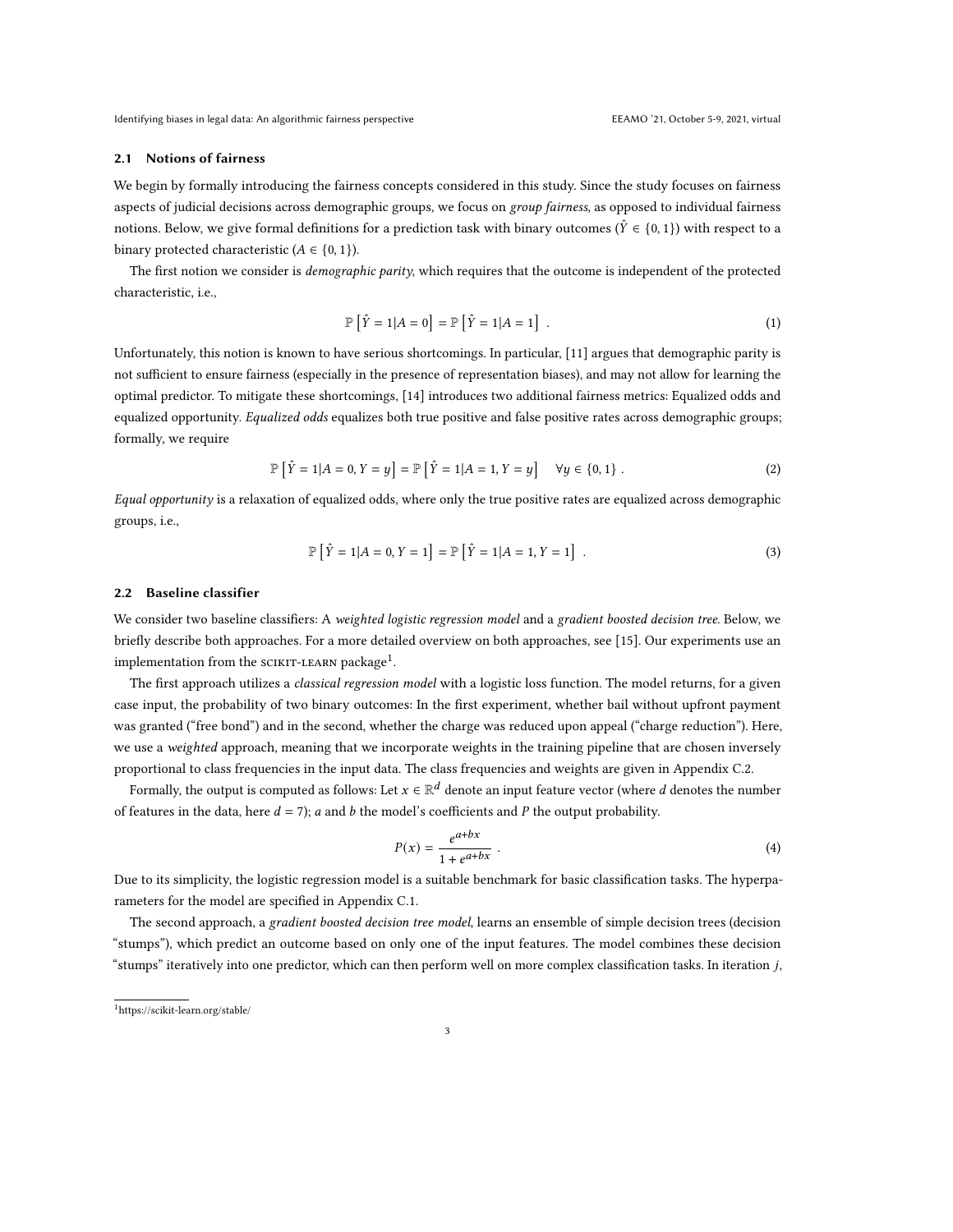an update of the form

$$
F_j(x) = F_{j-1}(x) + \gamma_j h_j(x) \tag{5}
$$

$$
\gamma_j = \underset{\gamma}{\arg\min} \sum_{i=1}^n L(y_i, F_{j-1}(x_i) + \gamma h_j(x_i))
$$
\n(6)

is performed, where  $h_j(x)$  is a decision tree,  $\gamma_j$  is a coefficient chosen to minimize a loss function L (in our experiments, the logistic loss) over a training set  $\{(x_i, y_i)\}_{i=1}^n$ . The gradient boosted decision tree approach implements a more complex model than the regression approach and is expected to have superior performance. We use the default hyperparameters for this model, as specified in Appendix [C.1.](#page-13-1)

#### 2.3 Classifier with fairness constraints

A first (naive) idea for training a "fair" classifier might be to simply ignore all protected characteristics, such as race or gender, when aiming to train an unbiased classifier. However, this approach does not mitigate biases effectively, since protected characteristics can typically be inferred from unprotected ones [\[20\]](#page-10-20). Instead, we analyze data biases using the classical algorithmic fairness notions introduced in section [2.1:](#page-2-1) Demographic Parity, Equal Odds and Equal Opportunity. For each legal setting and crime type, we train, in addition to the baseline, three "fair" classifiers using the three fairness metrics. We constrain each trained classifier to adhere to one of the fairness notions and evaluate the impact of the mitigating constraint with respect to all three fairness notions. In order to integrate the fairness constraints into our training pipeline, we follow the setup in [\[1\]](#page-10-18) (exponentiated-gradient reduction<sup>[2](#page-3-0)</sup>). We again consider both logistic regression and boosted decision trees.

### 2.4 Data balancing

Finally, we aim to account for representation bias, too. We balance data by random subsampling: To achieve an equal split between the two (binary) outcomes, we sample an appropriately sized subset from the data points with the more frequent outcome. We use NUMPY's random shuffle<sup>[3](#page-3-1)</sup> function to perform the subsampling.

#### 2.5 Evaluation metrics

We report results with respect to the following fairness metrics:

- Demographic parity difference:  $\Delta_{DP} := \left| \mathbb{P}\left[\hat{Y} = 1 | A = 0 \right] \mathbb{P}\left[\hat{Y} = 1 | A = 1 \right] \right|$
- True positive difference:  $\Delta_{TP} := \left| \mathbb{P}\left[\hat{Y} = 1 | A = 0, Y = 1 \right] \mathbb{P}\left[\hat{Y} = 1 | A = 1, Y = 1 \right] \right|$
- False positive difference:  $\Delta_{FP} := \left| \mathbb{P}\left[\hat{Y} = 1 | A = 0, Y = 0 \right] \mathbb{P}\left[\hat{Y} = 1 | A = 1, Y = 0 \right] \right|$

Naturally, a classifier with Demographic parity constraint is designed to mitigate Demographic parity difference; a classifier with Equal opportunity constraint to mitigate true positive difference and a classifier with Equalized odds constraint both true and false positive difference.

<span id="page-3-0"></span><sup>2</sup><https://github.com/fairlearn/fairlearn>

<span id="page-3-1"></span> $^{3} \rm{https://number.org/doc/stable/reference/random/generated/numpy.random.shuffle.html}$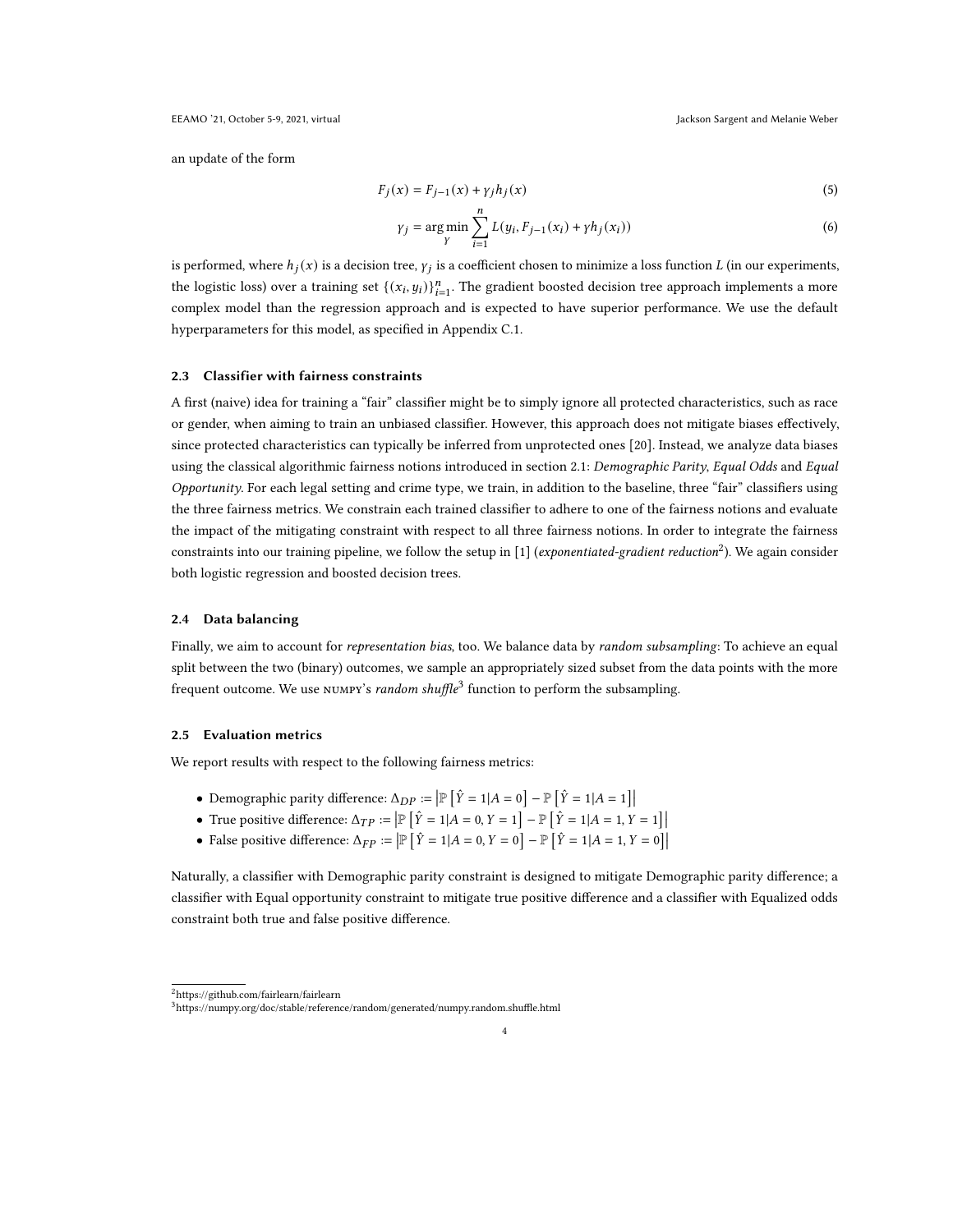#### 3 LEGAL DATA

## <span id="page-4-2"></span>3.1 Data sources

<span id="page-4-3"></span>

|                      | Total   | <b>Narcotics</b> Theft     |        |
|----------------------|---------|----------------------------|--------|
| Initiations          | 975.836 | 208.434                    | 48.885 |
| Dispositions 831,582 |         | 167,735                    | 42.129 |
|                      |         | Table 1. Size of raw data. |        |

The data used in this study is provided by the Cook County State's Attorney's Office (Illinois) and publicly available at the following websites:

- (1) Initiation: <https://datacatalog.cookcountyil.gov/Courts/Initiation/7mck-ehwz> (download on March 30, 2021 at 6:00 PM CST)
- (2) Sentencing: <https://datacatalog.cookcountyil.gov/Courts/Sentencing/tg8v-tm6u> (downloaded on March 30, 2021 at 6:00 PM CST)

Both data sets were created in February 2018. The first data set (Initiations $^4$  $^4$ ) contains 38 features, the second (Disposi-tions<sup>[5](#page-4-1)</sup>) 33. We focus our analysis on seven features that are common between both data sets. The choice of features is described in detail in the following section. Furthermore, we consider only narcotics and theft crimes in our analysis. The selection of crime types was guided by the statistical power of the respective data subsets. Table [1](#page-4-2) lists the size of the raw data. We use a 75%/ 25% training/testing split in the subsequent analysis.

#### 3.2 Preprocessing

To generate the data sets used in the study, we filtered in terms of crime types and case outcomes: For crime types, we selected narcotics and theft cases. Furthermore, we generated data sets with binary case outcomes, with respect to charge reduction and bail. Table [2](#page-4-3) lists the size of the data sets after preprocessing.

For the feature selection, we initially dropped unneeded features, such as dates, the primary charge flag (true for all cases), the charge count, charge disposition (guilty plea for all cases), and redundant IDs. We then performed a correlation analysis (see Figure [5\)](#page-11-0) of the remaining features and selected a subset with low pairwise correlations. Finally, we removed some erroneous data base entries with defendants of ages greater than 100 years old. More details on feature selection can be found in Appendix [A.](#page-11-1)

We select cases for our target crime types based on the reported updated offense category, where we combined theft and retail theft into one category. We generated the *charge reduction* outcome by first selecting primary charges with plea bargains, which were accepted to receive reduced charges. We included cases for which the class of the charge was within a set of 5 degrees of severeness, where 0 is the most severe and 5 the least severe crime. By comparing the class of the charge in *Initiations* with that in *Dispositions*, we say that the charge was reduced, whenever the dispositions class was greater, or less severe, than the initiations class. For bail, we consider four types of bonds: I Bond, C Bond, D Bond, and "no bond". No bond is the most severe, where the defendant is denied any pretrial release. I Bonds are the least severe, allowing the defendant to be released without monetary bail. C Bonds and D Bonds are similar, with both

<span id="page-4-0"></span><sup>4</sup>An initiation is the decision to prosecute a defendant after a felony review by the State's Attorneys Office following an arrest; an indiction by a grand jury; or a direct filing by law enforcement (narcotics cases only).

<span id="page-4-1"></span> $5\,$ A disposition is the completion of the fact-finding process that leads to the resolution of a case.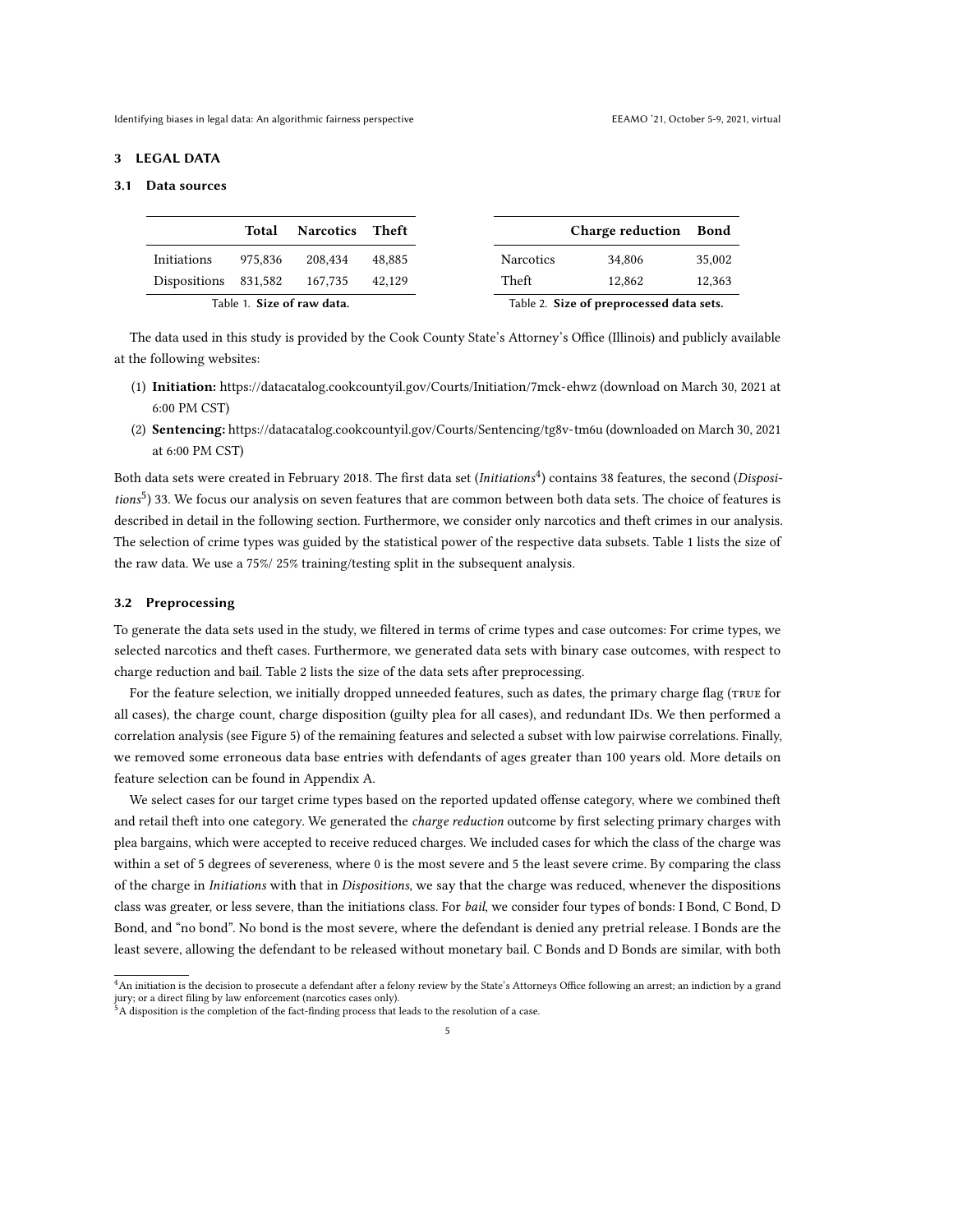requiring payment, where C Bonds require a full payment and D Bonds require only a partial payment. We consider binary outcomes of "no/ paid bonds" and "free bond". Here we combined C Bonds, D Bonds and "no bond" into the "no/ paid bonds" outcome and call I Bonds "free bonds".

Our study considers four demographic groups with respect to race and gender. In order to directly apply the classical fairness constraints introduced in section [2.1,](#page-2-1) we restrict ourselves to binary protected characteristics: We consider only cases in which the defendant identifies as female or male and as either white or black. For the former, the raw data reports the gender of defendants as either female or male. We excluded cases with gender reported to be unknown. For the latter, we focus on the two groups with the highest statistical power in the data set. The restriction to white and black defendants also follows a pattern in related legal scholarship, see, e.g., [\[12,](#page-10-21) [21\]](#page-10-8), allowing for a placement of our study in the context of this body of literature. However, we note that a future, more comprehensive study should be more inclusive with respect to race and gender.

## 4 RESULTS

#### 4.1 Statistical Analysis

We start with a preliminary statistical analysis of our legal data and compare the results across the two different crime types and the four demographic groups. We also analyze arrest numbers and the age of the defendant at incident.

We can see in Figure [1](#page-5-0) that disparities are already evident in the arrest numbers across demographic groups: For both crime types, we observe that the number of arrests for black males are about three time higher than those of the other three groups. Comparing across races, we notice a larger number of black arrests; comparing across genders, we notice a larger number of male arrests. We further analyzed the number of arrests across incident cities in Cook county. The results can be found in Appendix [B.](#page-12-0)

Next, we analyze the legal decisions in our case studies (charge reduction and free bond, for narcotics and theft crimes) across demographic groups. We observe that 48% of black men have their charge reduced, compared to 51% of white men, 49% of black women, and 52% of white women (see also Figure [3\)](#page-6-0). The bail data shows that free bonds are given more often for theft crimes (68%), compared to narcotics crime (58%). Furthermore, black defendants are more likely to have restrictive bonds than other demographic groups, with 62% of black men receiving a free bond, compared to 64% of white men; and 49% of black women, compared to 53% of white women (Figure [4\)](#page-7-0). We note that the overrepresentation of men (especially black men) in the data sets may significantly influence the observed trends for charge reduction and free bonds.

Other interesting trends can be found by looking at the reported age of those arrested. Figure [2](#page-6-1) shows that those arrested for narcotics crimes are mostly young people between 20 and 30 years, across all demographic groups. For theft the trend is different: White people arrested for theft crimes are mostly around 30 years old, while the

<span id="page-5-0"></span>



age at arrest for black people peaks at around 20 years old and again around 45 years.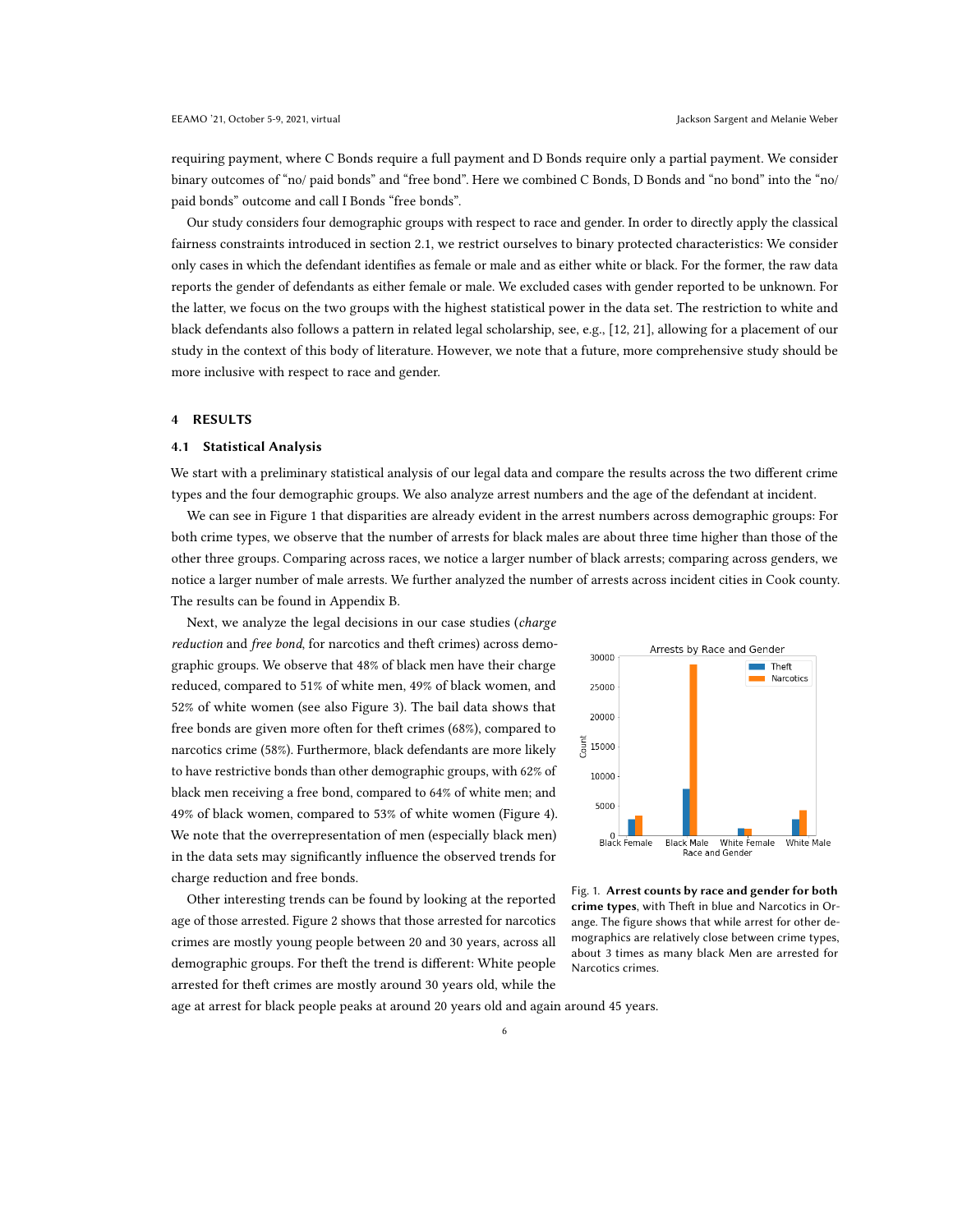<span id="page-6-1"></span>

Fig. 2. Age at arrest for narcotics (left) and theft (right). The Narcotics graph is scaled logarithmic due to the much larger proportion of black Men present in the data. Narcotics crimes are mostly young people, while Theft appears to have two peaks among arrested blacks at around 20 and 45 years old. For arrested whites, the frequency peaks around 30 years old and decreases with age.

<span id="page-6-0"></span>

Fig. 3. Binary outcomes for charge reduction. Having a charge maintained means that the charge was not reduced. The percentage of arrested persons that had their charge reduced was comparable across demographic groups, except for black men in narcotics cases, who are more likely to not have their charge reduced.

## 4.2 Algorithmic analysis of data biases

After running our regression models on all four case studies (charge reduction/ free bonds and narcotics/ theft crimes), we found that on average, applying fairness constraints does succeed in mitigating biases. In addition, data balancing helps to mitigate representation biases and, on average, improves fairness metrics. We observe that our baseline classifiers, which represent the actions of a "typical" judge, perform the least fair. Both regression models (weighted logistic regression (Tab. 3, 5) and gradient boosted tree search (Tab. 4, 6)) achieve similar fairness results and both seem to be equally affected by balancing and fairness mitigation. Notably, data balancing improved, on average, the fairness metrics for both approaches (Tab. 3-6, first column).

As expected, applying a specific fairness constraint improves its target metric. We observe that applying a demographic parity constraint decreases the demographic parity difference, which indicates that our baseline was not classifying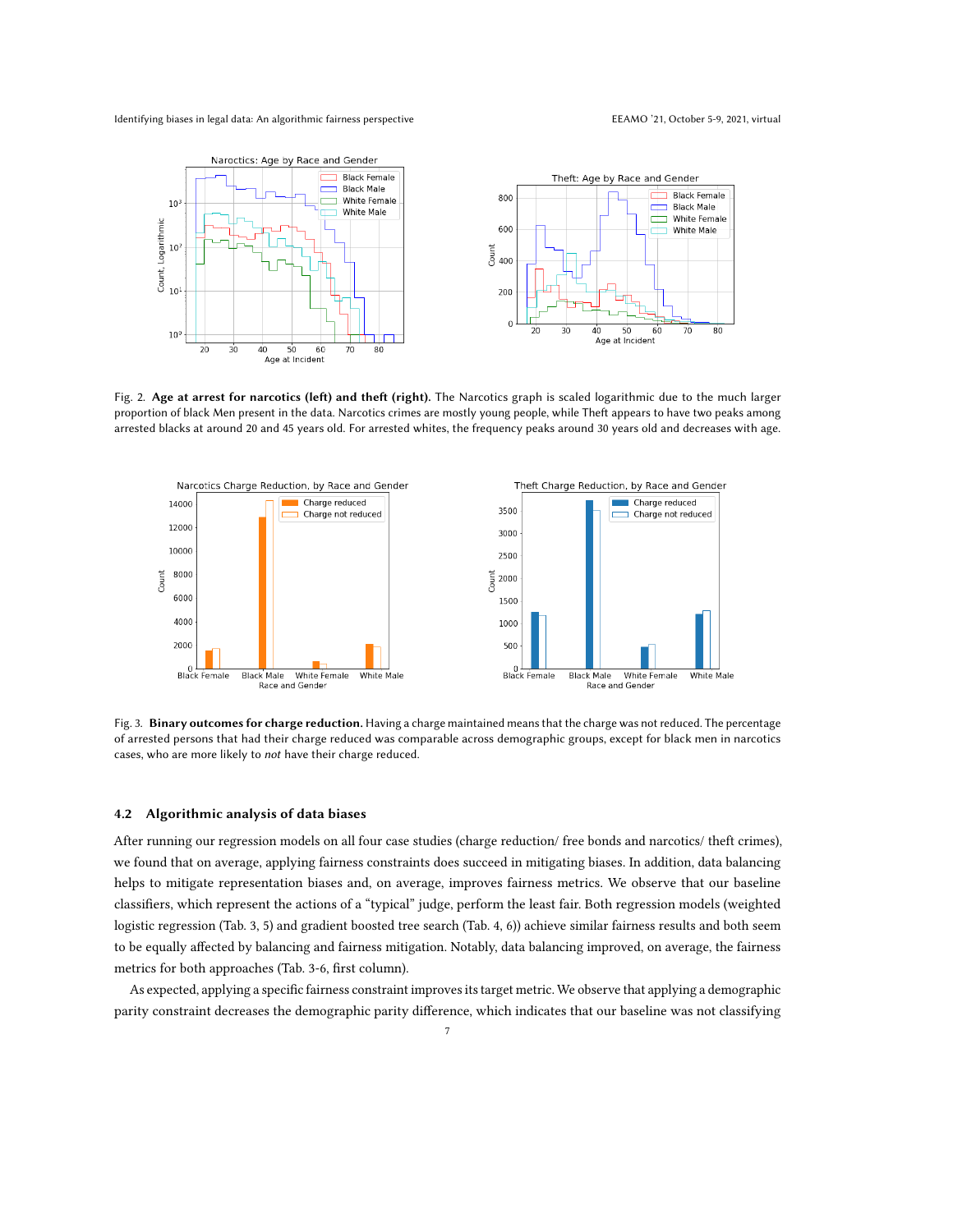#### EEAMO '21, October 5-9, 2021, virtual Jackson Sargent and Melanie Weber

<span id="page-7-0"></span>

Fig. 4. Bail outcomes for Narcotics and Theft crimes. Free bonds refer to bail outcomes that grant freedom with no payment, and no/paid bonds refer to bail outcomes that either give no freedom or require a bond payment. Generally speaking, arrested persons are more likely to be granted free bonds in cases involving theft crimes, compared to cases involving narcotics crimes. Black persons are more often given restrictive bonds, compared to white persons.

|                  | Baseline   |          | Mitigated (DP) |          | Mitigated (EOdd) |          | Mitigated (EOpp) |          |
|------------------|------------|----------|----------------|----------|------------------|----------|------------------|----------|
|                  | Unbalanced | Balanced | Unbalanced     | Balanced | Unbalanced       | Balanced | Unbalanced       | Balanced |
| <b>Narcotics</b> |            |          |                |          |                  |          |                  |          |
| $\Delta_{DP}$    | 0.068      | 0.019    | 0.002          | 0.017    | 0.005            | 0.021    | 0.036            | 0.025    |
| $\Delta_{TP}$    | 0.014      | 0.019    | 0.091          | 0.022    | 0.068            | 0.009    | 0.045            | 0.010    |
| $\Delta_{FP}$    | 0.120      | 0.012    | 0.059          | 0.013    | 0.051            | 0.007    | 0.086            | 0.014    |
| Theft            |            |          |                |          |                  |          |                  |          |
| $\Delta_{DP}$    | 0.121      | 0.041    | 0.031          | 0.025    | 0.0448           | 0.006    | 0.057            | 0.045    |
| $\Delta_{TP}$    | 0.124      | 0.034    | 0.039          | 0.020    | 0.060            | 0.021    | 0.070            | 0.025    |
| $\Delta_{FP}$    | 0.108      | 0.100    | 0.013          | 0.058    | 0.019            | 0.021    | 0.034            | 0.100    |

Table 3. Logistic Regression: Results for predictive analysis (Charge reduction) for baseline in comparison with Demographic parity (DP), Equalized odds (EOdd) and Equalized Opportunity (EOpp) mitigations. Here, Δ<sub>DP</sub> denotes Demographic parity difference,  $\Delta_{TP}$  the True positive difference and  $\Delta_{FP}$  the False positive Difference.

independent of race and gender (Tab. 3-6, second column). We also see that equalized odds mitigation decreases both true positive and the false positive difference (Tab. 3-6, third column), and that equalized opportunity decreases the true positive difference, meaning that the accuracy of our classifier varied across demographic groups (Tab. 3-6, fourth column). We further observe that equalized opportunity mitigation often decreases the true positive difference more than equalized odds, while either maintaining or increasing the false positive difference. This suggests that optimizing one fairness metric might worsen others. Alongside our mitigation techniques, we used data balancing to counteract representation bias. When applied to the baseline classifier, data balancing generally improves the fairness metrics.

Overall, equalized odds with balancing provided the best mitigation in our case studies. This suggests that our current judicial model could benefit from sentencing guidelines that equalize the rate of positive and negative outcomes across demographic groups. One of the primary objectives of sentencing guidelines is to reduce the sanctioning of innocent defendants, i.e., to reduce false positive rates in sentencing. Therefore, imposing fairness constraints that equalize false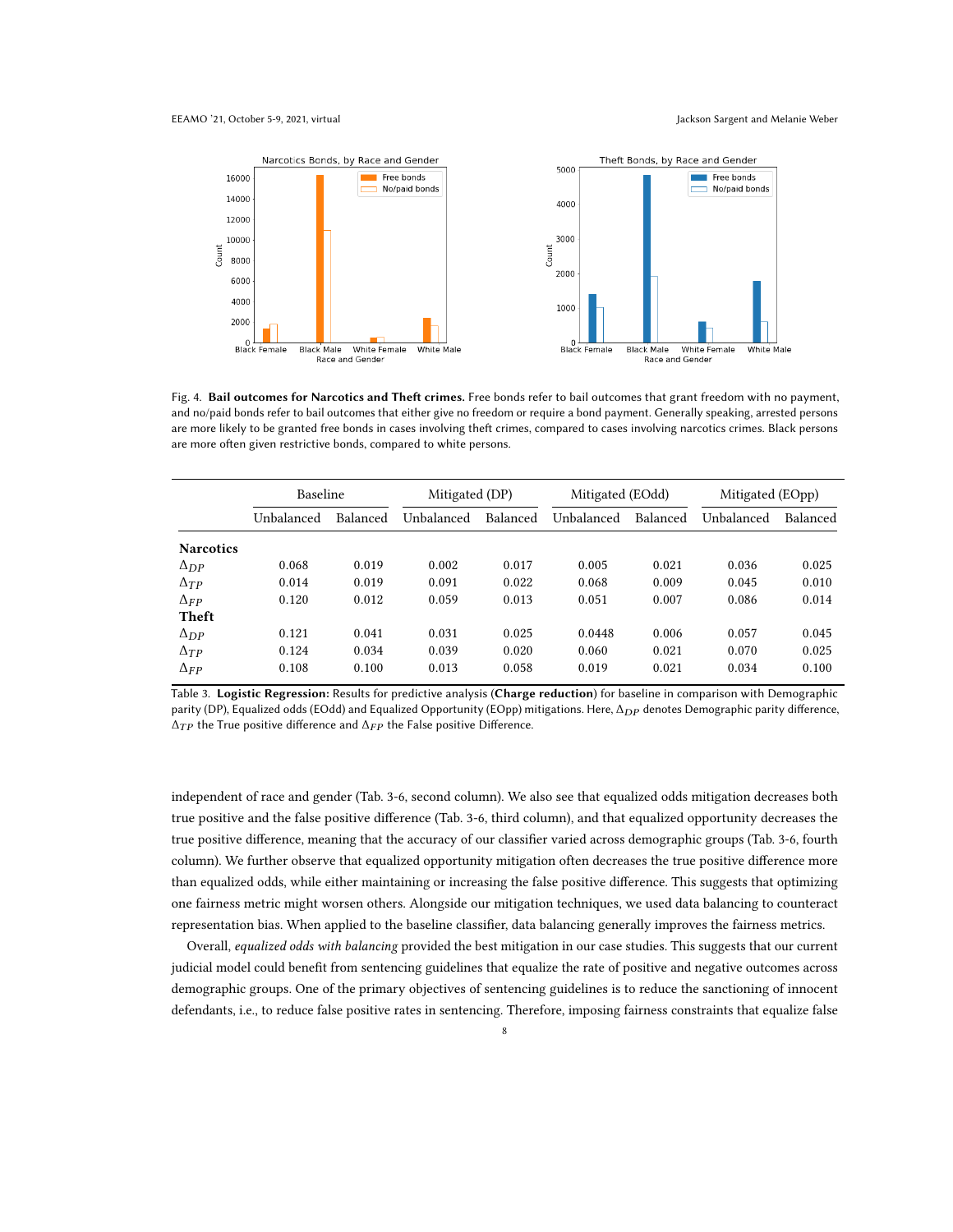Identifying biases in legal data: An algorithmic fairness perspective experience and the experiment of the EEAMO '21, October 5-9, 2021, virtual

|                  | <b>Baseline</b> |          | Mitigated (DP) |          | Mitigated (EOdd) |          | Mitigated (EOpp) |          |
|------------------|-----------------|----------|----------------|----------|------------------|----------|------------------|----------|
|                  | Unbalanced      | Balanced | Unbalanced     | Balanced | Unbalanced       | Balanced | Unbalanced       | Balanced |
| <b>Narcotics</b> |                 |          |                |          |                  |          |                  |          |
| $\Delta_{DP}$    | 0.097           | 0.035    | 0.027          | 0.009    | 0.028            | 0.027    | 0.053            | 0.016    |
| $\Delta_{TP}$    | 0.018           | 0.009    | 0.057          | 0.036    | 0.051            | 0.004    | 0.028            | 0.020    |
| $\Delta_{FP}$    | 0.145           | 0.013    | 0.082          | 0.010    | 0.078            | 0.012    | 0.104            | 0.007    |
| Theft            |                 |          |                |          |                  |          |                  |          |
| $\Delta_{DP}$    | 0.141           | 0.064    | 0.024          | 0.039    | 0.014            | 0.029    | 0.054            | 0.062    |
| $\Delta_{TP}$    | 0.135           | 0.023    | 0.018          | 0.003    | 0.005            | 0.006    | 0.059            | 0.019    |
| $\Delta_{FP}$    | 0.136           | 0.134    | 0.021          | 0.068    | 0.012            | 0.050    | 0.039            | 0.127    |

Table 4. Gradient Boosting: Results for predictive analysis (Charge reduction) for baseline in comparison with Demographic parity (DP), Equalized odds (EOdd) and Equalized Opportunity (EOpp) mitigations. Here, again, Δ<sub>DP</sub> denotes Demographic parity difference,  $\Delta_{TP}$  the True positive difference and  $\Delta_{FP}$  the False positive Difference.

|                  | Baseline   |          | Mitigated (DP) |          | Mitigated (EOdd) |          | Mitigated (EOpp) |          |
|------------------|------------|----------|----------------|----------|------------------|----------|------------------|----------|
|                  | Unbalanced | Balanced | Unbalanced     | Balanced | Unbalanced       | Balanced | Unbalanced       | Balanced |
| <b>Narcotics</b> |            |          |                |          |                  |          |                  |          |
| $\Delta_{DP}$    | 0.062      | 0.036    | 0.010          | 0.026    | 0.006            | 0.0001   | 0.012            | 0.027    |
| $\Delta_{TP}$    | 0.067      | 0.011    | 0.016          | 0.011    | 0.016            | 0.007    | 0.010            | 0.002    |
| $\Delta_{FP}$    | 0.065      | 0.083    | 0.012          | 0.065    | 0.004            | 0.020    | 0.025            | 0.072    |
| Theft            |            |          |                |          |                  |          |                  |          |
| $\Delta_{DP}$    | 0.103      | 0.027    | 0.004          | 0.009    | 0.024            | 0.004    | 0.007            | 0.025    |
| $\Delta_{TP}$    | 0.108      | 0.029    | 0.012          | 0.017    | 0.042            | 0.013    | 0.006            | 0.033    |
| $\Delta_{FP}$    | 0.079      | 0.077    | 0.022          | 0.030    | 0.010            | 0.001    | 0.023            | 0.077    |

Table 5. Logistic Regression: Results for predictive analysis (Bond) for baseline in comparison with Demographic parity (DP), Equalized odds (EOdd) and Equalized Opportunity (EOpp) mitigations. Here, again,  $\Delta_{DP}$  denotes Demographic parity difference,  $\Delta_{TP}$  the True positive difference and  $\Delta_{FP}$  the False positive Difference.

positive rates across demographic groups is a promising avenue for mitigating sentencing disparities. Furthermore, our results suggest that the overreperesentation of black men in criminal case data contributes significantly to the observed biases. Mitigation approaches that recover the true distribution across demographic groups (e.g., in case precedents) could help to counteract such biases.

We again emphasize that this study does not aim on modeling the judicial decision process, but rather on identifying and understanding biases in legal data. Therefore, we do not evaluate the accuracy of our "typical" and "fair" judges with respect to the ground truth and focus solely on analyzing fairness metrics.

## 5 DISCUSSION

Guided by the question of efficiently identifying and measuring biases in large-scale legal data, we introduced a pipeline for the data-driven analysis of representation biases and sentencing disparities across demographic groups. We implemented two classical regression approaches and three commonly used fairness metrics to evaluate biases in criminal case data provided by the Cook County State's Attorney's Office. In particular, we presented four case studies, considering two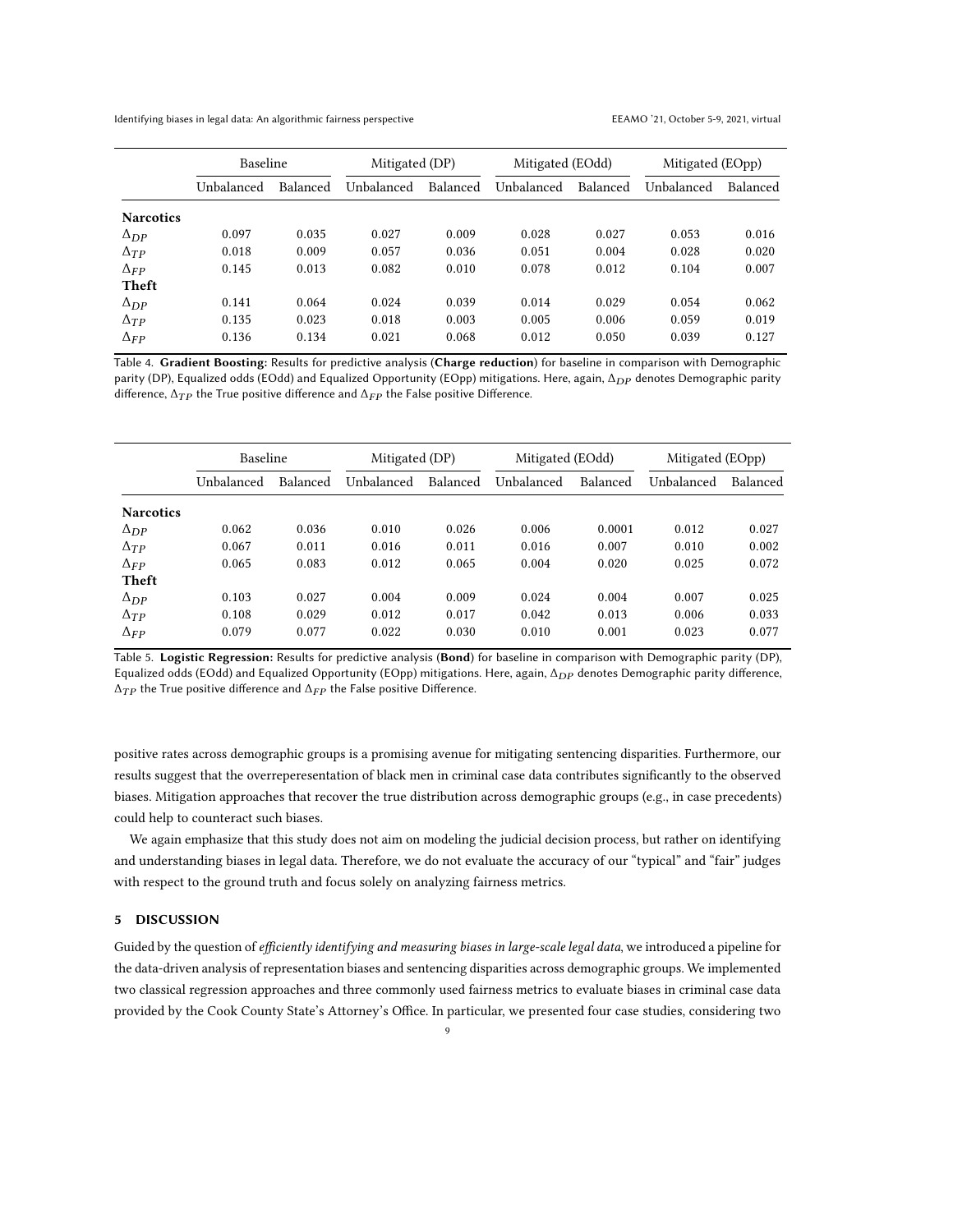#### EEAMO '21, October 5-9, 2021, virtual Jackson Sargent and Melanie Weber

|                  | <b>Baseline</b> |          | Mitigated (DP) |          | Mitigated (EOdd) |          | Mitigated (EOpp) |          |
|------------------|-----------------|----------|----------------|----------|------------------|----------|------------------|----------|
|                  | Unbalanced      | Balanced | Unbalanced     | Balanced | Unbalanced       | Balanced | Unbalanced       | Balanced |
| <b>Narcotics</b> |                 |          |                |          |                  |          |                  |          |
| $\Delta_{DP}$    | 0.076           | 0.074    | 0.004          | 0.013    | 0.005            | 0.029    | 0.052            | 0.085    |
| $\Delta_{TP}$    | 0.044           | 0.004    | 0.016          | 0.003    | 0.002            | 0.016    | 0.024            | 0.001    |
| $\Delta_{FP}$    | 0.124           | 0.164    | 0.019          | 0.001    | 0.007            | 0.020    | 0.096            | 0.181    |
| Theft            |                 |          |                |          |                  |          |                  |          |
| $\Delta_{DP}$    | 0.026           | 0.051    | 0.023          | 0.022    | 0.020            | 0.031    | 0.026            | 0.048    |
| $\Delta_{TP}$    | 0.009           | 0.009    | 0.009          | 0.009    | 0.005            | 0.005    | 0.009            | 0.025    |
| $\Delta_{FP}$    | 0.053           | 0.104    | 0.047          | 0.046    | 0.046            | 0.051    | 0.053            | 0.115    |

Table 6. Gradient Boosting: Results for predictive analysis (Bond) for baseline in comparison with Demographic parity (DP), Equalized odds (EOdd) and Equalized Opportunity (EOpp) mitigations. Here, again,  $\Delta_{DP}$  denotes Demographic parity difference,  $\Delta_{TP}$  the True positive difference and  $\Delta_{FP}$  the False positive Difference.

different crime types (narcotics and theft), as well as two different judicial decisions (charge reduction and free bonds). When comparing our baseline model, which represents the decisions of a "typical" judge according to the data, with that of a "fair" judge that applies one of three concepts of fairness, we observe a quantifiable difference in our fairness metrics.

The present study is, to our knowledge, the first to evaluate biases in legal data from an algorithmic fairness perspective. The results of our study echo general findings in previous quantitative studies [\[9,](#page-10-5) [21,](#page-10-8) [22\]](#page-10-9), albeit focusing not on sentencing disparities in the final case outcome, but on other aspects of the legal process. Looking ahead, we hope that this study sheds some light on suitable notions of fairness for legal proceedings and on pipelines for systematically analyzing bias in large-scale legal data.

While the present study does not evaluate the accuracy of the judicial decisions of the "fair" and the "typical" judges, future work could look at the implications of fairness constraints on metrics such as the likelihood of repeated offenses (for charge reduction) or failure to appear in court (free bonds). Note that both approaches (the "fair" and the "typical" judge) aim to model average judicial decisions and do not account for individual differences between judges. For instance, the approach is not able to measure the impact of a few "unfair" judges in a larger group of mostly "fair" judges. We leave the study of such cases to future work.

Other directions for future work include a study of sentencing decisions, focusing on disparities in the final case outcome across demographic groups. This requires the adaption of the binary fairness metrics considered here to real-valued outputs. Furthermore, while the present study focused on fairness across demographic groups (group fairness), an interesting direction for future work would be the study of individual fairness notions. Finally, while much of the literature on biases in legal data has focused on criminal cases, we hope to study biases in civil cases too.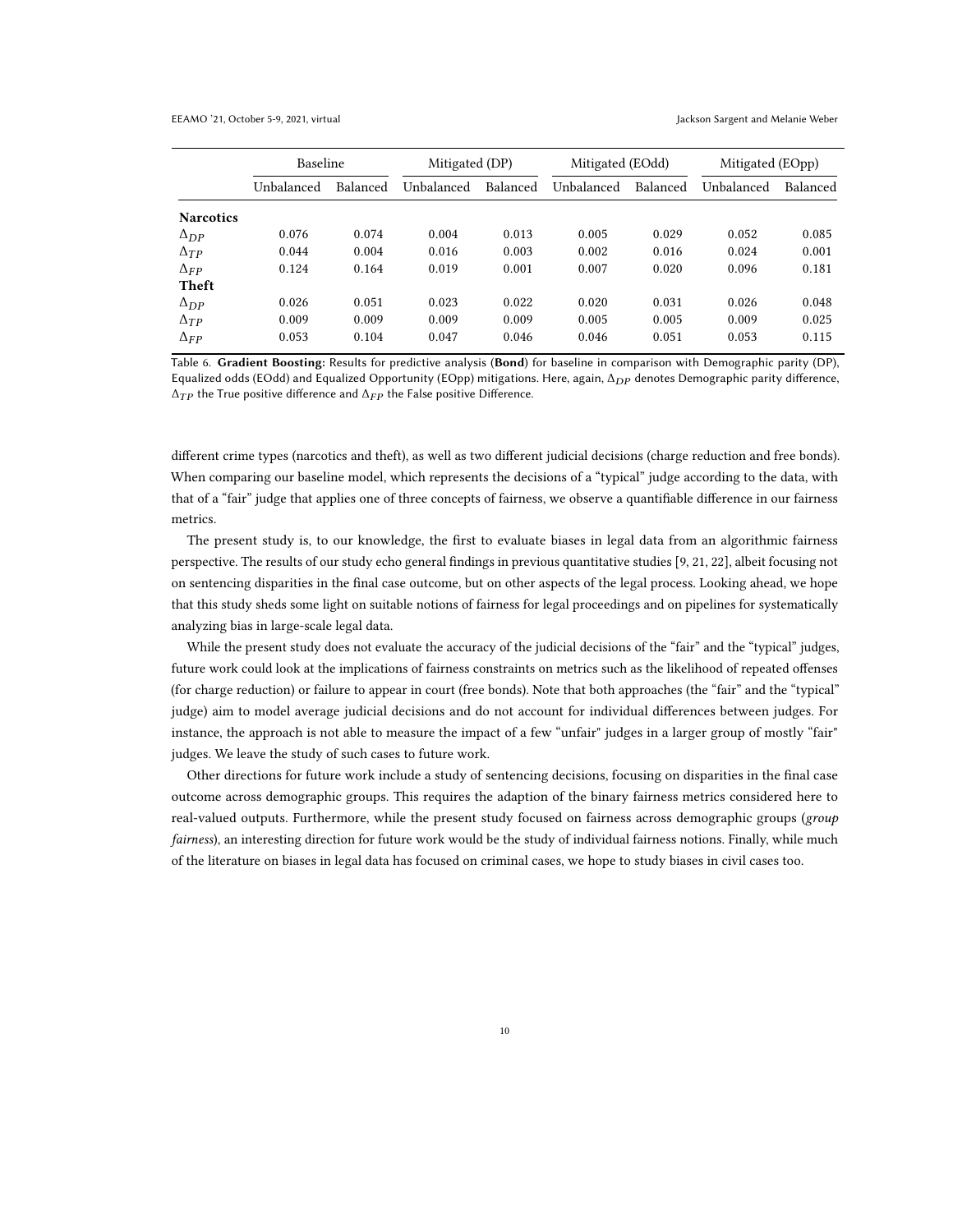Identifying biases in legal data: An algorithmic fairness perspective EEAMO '21, October 5-9, 2021, virtual

#### REFERENCES

- <span id="page-10-18"></span>[1] Alekh Agarwal, Alina Beygelzimer, Miroslav Dudik, John Langford, and Hanna Wallach. 2018. A Reductions Approach to Fair Classification. 80 (10–15 Jul 2018), 60–69.<http://proceedings.mlr.press/v80/agarwal18a.html>
- <span id="page-10-3"></span>[2] Joseph J Avery and Joel Cooper. [n.d.]. Racial Bias in Post-Arrest and Pretrial Decision Making: The Problem and a Solution. CORNELL JOURNAL OF LAW AND PUBLIC POLICY 29 ([n. d.]), 257.
- <span id="page-10-4"></span>[3] Amanda Nicholson Bergold, Gregory Davis, Oana Dumitru, Asma Ghani, Rachel D Godsil, Rebecca C Hetey, Margaret Bull Kovera, Besiki Luka Kutateladze, Andrea Lyon, Naci Mocan, et al. 2020. Bias in the law : a definitive look at racial prejudice in the U.S. criminal justice system/ edited by Joseph Avery and Joel Cooper. (2020).
- <span id="page-10-10"></span>[4] Richard Berk, Hoda Heidari, Shahin Jabbari, Michael Kearns, and Aaron Roth. 2021. Fairness in Criminal Justice Risk Assessments: The State of the Art. Sociological Methods & Research 50, 1 (2021), 3–44.<https://doi.org/10.1177/0049124118782533>
- <span id="page-10-17"></span>[5] Sarah Bird, Miro Dudík, Richard Edgar, Brandon Horn, Roman Lutz, Vanessa Milan, Mehrnoosh Sameki, Hanna Wallach, and Kathleen Walker. 2020. Fairlearn: A toolkit for assessing and improving fairness in AI. Technical Report MSR-TR-2020-32. Microsoft. [https://www.microsoft.com/en](https://www.microsoft.com/en-us/research/publication/fairlearn-a-toolkit-for-assessing-and-improving-fairness-in-ai/)[us/research/publication/fairlearn-a-toolkit-for-assessing-and-improving-fairness-in-ai/](https://www.microsoft.com/en-us/research/publication/fairlearn-a-toolkit-for-assessing-and-improving-fairness-in-ai/)
- <span id="page-10-15"></span>[6] L. Elisa Celis, Vijay Keswani, and Nisheeth K. Vishnoi. 2020. Data preprocessing to mitigate bias: A maximum entropy based approach. arXiv[:1906.02164](https://arxiv.org/abs/1906.02164) [cs.LG]
- <span id="page-10-0"></span>[7] Alexandra Chouldechova. 2017. Fair Prediction with Disparate Impact: A Study of Bias in Recidivism Prediction Instruments. Big Data 5, 2 (2017), 153–163.<https://doi.org/10.1089/big.2016.0047>
- <span id="page-10-11"></span>[8] Maria-Veronica Ciocanel, Chad M. Topaz, Rebecca Santorella, Shilad Sen, Christian Michael Smith, and Adam Hufstetler. 2020. JUSTFAIR: Judicial System Transparency through Federal Archive Inferred Records. PLOS ONE 15, 10 (10 2020), 1–20.<https://doi.org/10.1371/journal.pone.0241381>
- <span id="page-10-5"></span>[9] Alma Cohen and Crystal S. Yang. 2019. Judicial Politics and Sentencing Decisions. American Economic Journal: Economic Policy 11, 1 (February 2019), 160–91.<https://www.aeaweb.org/articles?id=10.1257/pol.20170329>
- <span id="page-10-12"></span>[10] Briggs Depew, Ozkan Eren, and N. Mocan. 2017. Judges, Juveniles, and In-Group Bias. The Journal of Law and Economics 60 (2017), 209 – 239.
- <span id="page-10-13"></span>[11] Cynthia Dwork, Moritz Hardt, Toniann Pitassi, Omer Reingold, and Richard Zemel. 2012. Fairness through Awareness, In Proceedings of the 3rd Innovations in Theoretical Computer Science Conference (Cambridge, Massachusetts) (ITCS '12). Association for Computing Machinery, New York, NY, USA, 214–226.<https://doi.org/10.1145/2090236.2090255>
- <span id="page-10-21"></span>[12] J.L. Eberhardt. 2019. Biased: Uncovering the Hidden Prejudice That Shapes What We See, Think, and Do. Penguin Publishing Group.
- <span id="page-10-1"></span>[13] K. Hao. 2019. AI is sending people to jail—and getting it wrong. MIT Technology Review. (2019). [https://www.technologyreview.com/2019/01/21/](https://www.technologyreview.com/2019/01/21/137783/algorithms-criminal-justice-ai/) [137783/algorithms-criminal-justice-ai/](https://www.technologyreview.com/2019/01/21/137783/algorithms-criminal-justice-ai/)
- <span id="page-10-14"></span>[14] Moritz Hardt, Eric Price, and Nathan Srebro. 2016. Equality of Opportunity in Supervised Learning. In Proceedings of the 30th International Conference on Neural Information Processing Systems (NIPS'16). 3323–3331.
- <span id="page-10-19"></span>[15] Gareth James, Daniela Witten, Trevor Hastie, and Robert Tibshirani. 2013. An Introduction to Statistical Learning: with Applications in R. Springer. <https://faculty.marshall.usc.edu/gareth-james/ISL/>
- <span id="page-10-6"></span>[16] J. Kleinberg, H. Lakkaraju, J. Leskovec, Jens Ludwig, and S. Mullainathan. 2018. Human Decisions and Machine Predictions. Economics of Networks eJournal (2018).
- <span id="page-10-16"></span>[17] Jon Kleinberg, Jens Ludwig, Sendhil Mullainathan, and Cass R. Sunstein. 2020. Algorithms as discrimination detectors. Proceedings of the National Academy of Sciences 117, 48 (2020), 30096–30100.<https://doi.org/10.1073/pnas.1912790117>
- <span id="page-10-2"></span>[18] Michael A. Madaio, Luke Stark, Jennifer Wortman Vaughan, and Hanna Wallach. 2020. Co-Designing Checklists to Understand Organizational Challenges and Opportunities around Fairness in AI. In Proceedings of the 2020 CHI Conference on Human Factors in Computing Systems (Honolulu, HI, USA) (CHI '20). Association for Computing Machinery, New York, NY, USA, 1–14.<https://doi.org/10.1145/3313831.3376445>
- <span id="page-10-7"></span>[19] David B. Mustard. 2001. Racial, Ethnic, and Gender Disparities in Sentencing: Evidence from the U.S. Federal Courts. The Journal of Law and Economics 44, 1 (2001), 285–314.<https://doi.org/10.1086/320276>
- <span id="page-10-20"></span>[20] Dino Pedreshi, Salvatore Ruggieri, and Franco Turini. 2008. Discrimination-Aware Data Mining (KDD '08). Association for Computing Machinery, New York, NY, USA, 560–568.<https://doi.org/10.1145/1401890.1401959>
- <span id="page-10-8"></span>[21] M. Marit Rehavi and Sonja B. Starr. 2014. Racial Disparity in Federal Criminal Sentences. Journal of Political Economy 122, 6 (2014), 1320–1354. <https://doi.org/10.1086/677255>
- <span id="page-10-9"></span>[22] Max M. Schanzenbach and Emerson H. Tiller. 2007. Reviewing the Sentencing Guidelines: Judicial Politics, Empirical Evidence, and Reform. University of Chicago Law Review 75 (2007), 3.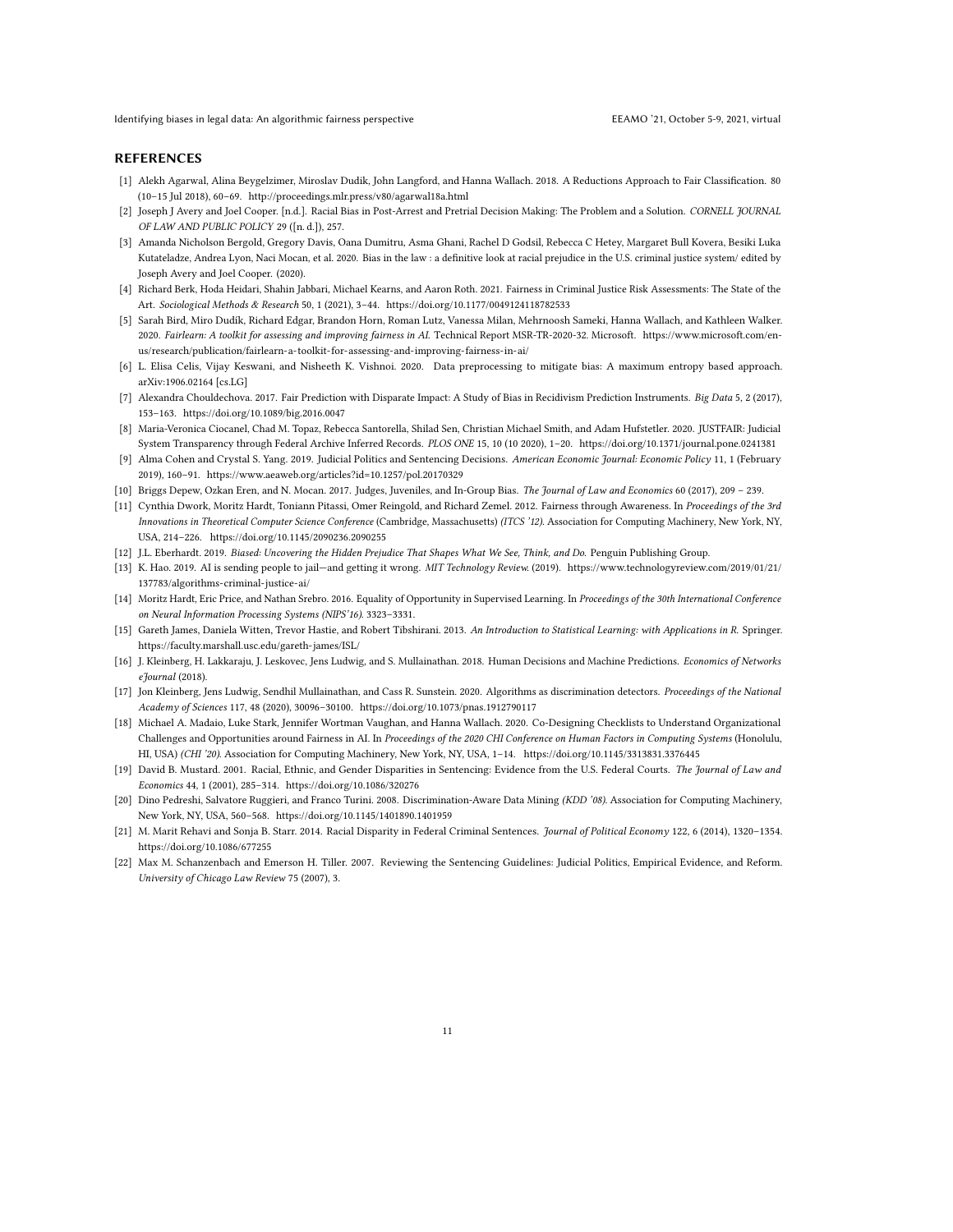#### <span id="page-11-0"></span>EEAMO '21, October 5-9, 2021, virtual Jackson Sargent and Melanie Weber



Fig. 5. Feature correlation in the post processed data. The features highlighted in red are used in our predictions. Lighter colors indicate a greater correlation.

## <span id="page-11-1"></span>A FEATURE SELECTION

Figure [5](#page-11-0) shows the correlation between all features $^6$  $^6$  in the preprocessed data. The following features were selected for the analysis:

<span id="page-11-2"></span><sup>6</sup>A glossary of all features with detailed descriptions can be found at [https://datacatalog.cookcountyil.gov/api/views/7mck-ehwz/files/cec52aad-1f1a-](https://datacatalog.cookcountyil.gov/api/views/7mck-ehwz/files/cec52aad-1f1a-4bf3-b02d-e5360298f66e?download=true&filename=CCSAO%20Data%20Glossary.pdf)[4bf3-b02d-e5360298f66e?download=true&filename=CCSAO%20Data%20Glossary.pdf.](https://datacatalog.cookcountyil.gov/api/views/7mck-ehwz/files/cec52aad-1f1a-4bf3-b02d-e5360298f66e?download=true&filename=CCSAO%20Data%20Glossary.pdf)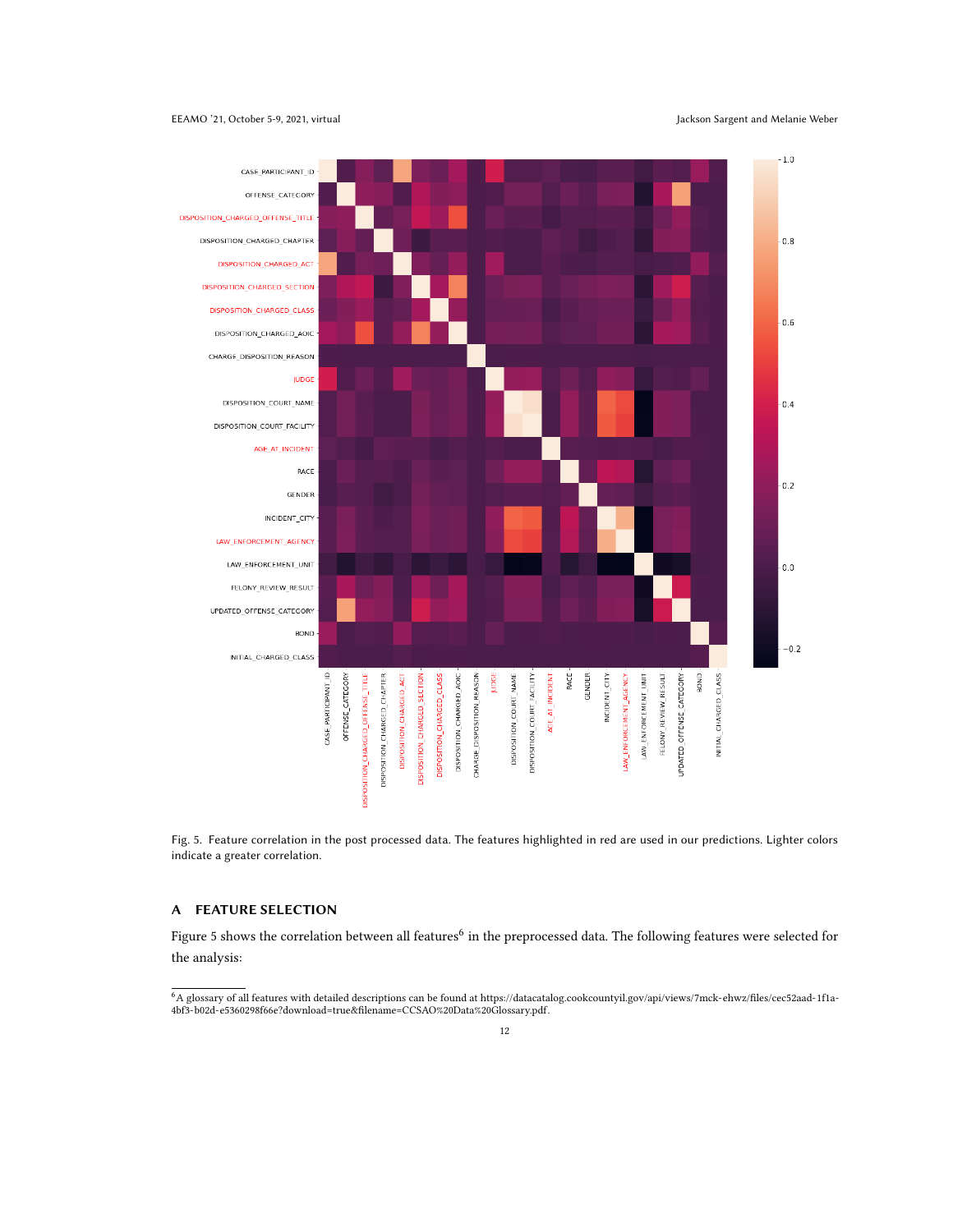<span id="page-12-1"></span>Identifying biases in legal data: An algorithmic fairness perspective experience and the experiment of the EEAMO '21, October 5-9, 2021, virtual



Fig. 6. Arrest counts across cities in Cook County by offense category. Cities are given with their estimated total population as of 2019, and arrest counts are given on a logarithmic scale. The lines represent the median count for each crime type.

- Act, Section: Legal act/ section for the charge according to the Illinois criminal statute. Both features provide information on the type of the crime and the context of the crime situation.
- Age\_At\_Incident: Age of defendant at the date of the incident as reported in the case intake.
- Class: Legal class for the charge.
- Judge: Judge who oversaw the case.
- Law\_Enforcement\_Agency: Law Enforcement agency associated with the arrest.
- Disposition\_Charged\_Offense\_Title: Specific title of the charged offense at disposition.

## <span id="page-12-0"></span>B INCIDENT CITIES

Figure [6](#page-12-1) shows arrest counts in 30 out of 142 incident cities in Cook County in the raw data. The shown data accounts for 89% of all arrests in Narcotics and Theft in Cook County included in the data set.